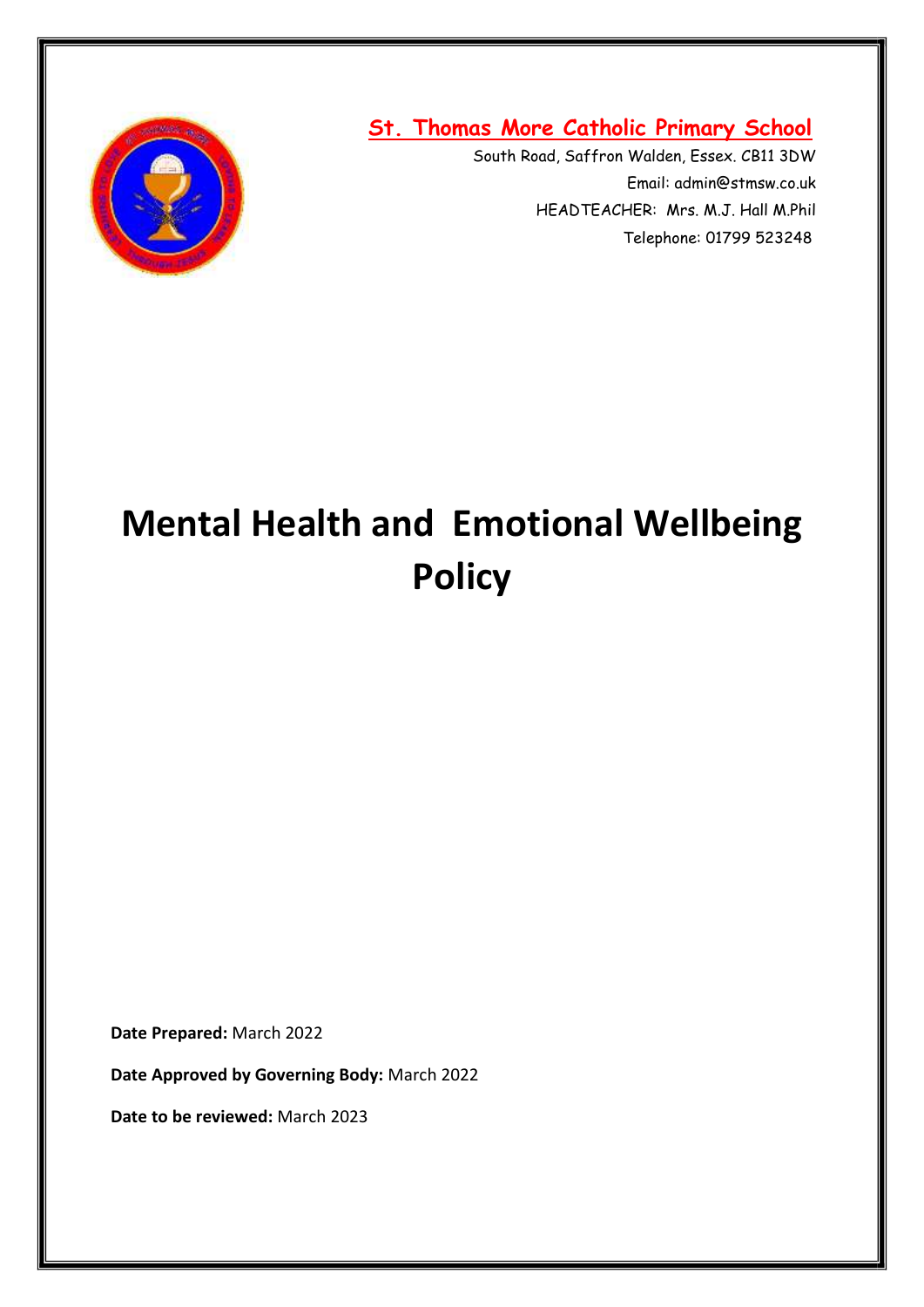This policy was written in consultation with staff, pupils, parents and professionals involved in mental health and wellbeing.

#### **Policy Statement**

At St Thomas More Primary School, we are committed to supporting the emotional health and wellbeing of our pupils and staff.

We have a supportive and caring ethos and our approach is respectful and kind, where each individual and contribution is valued.

Staff are encouraged to use a Trauma Perceptive Practice (TTP) approach to understanding behaviour and supporting emotional wellbeing. Our school promotes the values of TPP – Compassion and Kindness, Hope, Connection and Belonging.

At our school we know that everyone experiences life challenges that can make us vulnerable and at times, anyone may need additional emotional support. We take the view that positive mental health is everybody's business and that we all have a role to play. We have a Senior Mental health lead who ensures there is a supportive network around vulnerable children.

At our school we:

- help children to understand their emotions and feelings better
- help children feel comfortable sharing any concerns or worries
- help children socially to form and maintain relationships.
- promote self esteem and ensure children know that they count.
- encourage children to be confident
- help children to develop emotional resilience and to manage setbacks.

We promote a mentally healthy environment through:

- Promoting our school values and encouraging a sense of belonging.
- Promoting pupil voice and opportunities to participate in decision-making
- Celebrating academic and non-academic achievements
- Providing opportunities to develop a sense of worth through taking responsibility for themselves and others
- Providing opportunities to reflect.
- Access to appropriate support that meets their needs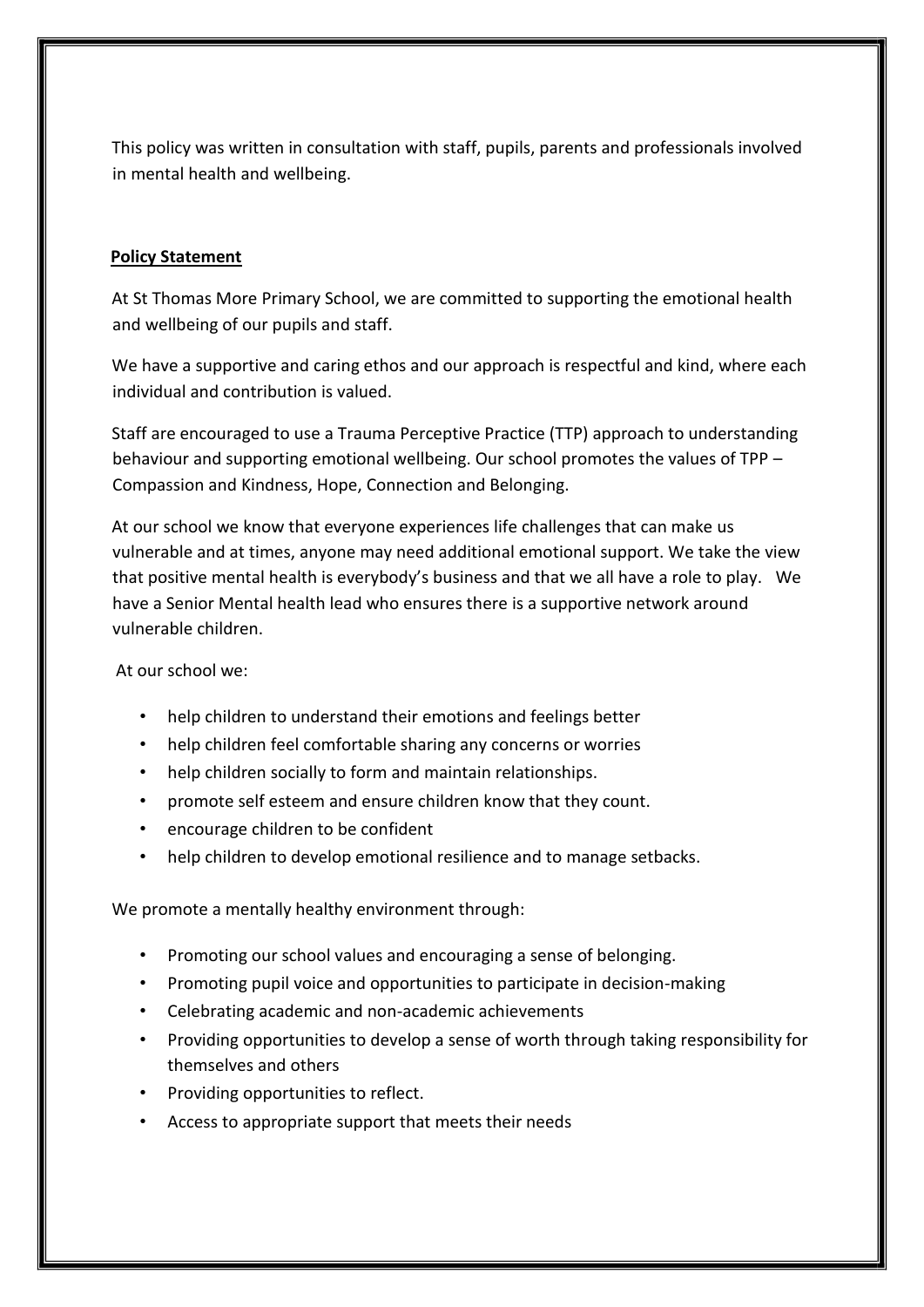We pursue our aims through:

- Universal, whole school approaches
- Support for pupils going through recent difficulties including bereavement.
- Specialised, targeted approaches aimed at pupils with more complex or long term difficulties including attachment disorder.

#### **For staff we refer to the NHS 5 steps to mental wellbeing**

Research shows there are five simple things we can do as part of daily work or home life to build resilience, boost our wellbeing and lower the risk of developing mental health problems. The simple actions are known internationally as the Five Ways to Wellbeing (these were developed by the New Economics Foundation (NEF) on behalf of the Foresight Commission in the UK). They have subsequently become the **NHS 5 steps** to mental wellbeing:

#### **The Five Steps: summary**

**1. Connect: strong relationships with others are an essential part of building resilience and boosting wellbeing**

Evidence shows that connecting with others including colleagues, friends, and the wider community promotes wellbeing, and helps build a support network for when times get tough.

#### **Checklist examples:**

- Talk to someone and really listen
- Organise a shared lunch
- Eat lunch with colleagues
- Find ways to collaborate
- Plan a social event at work
- Join in with the children and young people in your school
- Talk or phone instead of emailing

# **2. Keep Learning: being curious and seeking out new experiences positively stimulates the brain**

Setting goals, being open to new ideas and continuing to learn throughout life helps boost wellbeing and build resilience. Learning improves our self-esteem, keeps us connected and involved and helps us adapt to change and find meaning in our lives.

#### **Checklist examples:**

- Participate in a course
- Add to your work knowledge
- Organise lunchtime workshops
- Set a goal and work towards achieving it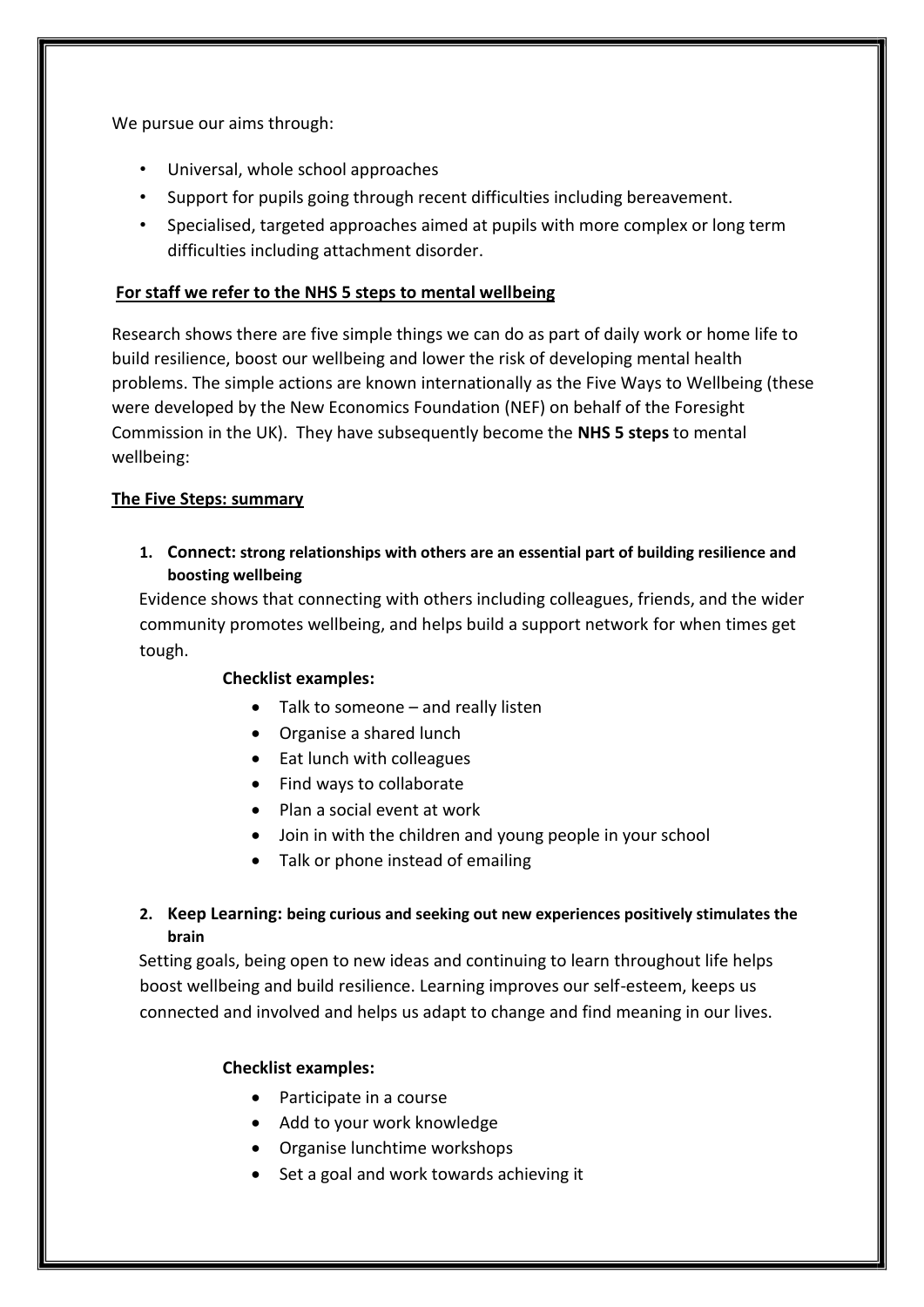- Take on a new task or help someone
- Get to know your colleagues more

# **3. Be Active: being physically active every day is great for our bodies and minds.**

As well as improving physical health and fitness, being active can also improve our mood and overall mental wellbeing, and decrease stress, depression and anxiety. These benefits are increased when we get outside.

# **Checklist examples:**

- move or stand more at work build habits to bring more active movement into workday
- Go for a gentle stroll at lunchtime
- Break up long periods of sitting
- Have walking meetings
- Use the stairs instead of the lift
- Try some stretches

# **4. Give: giving makes us feel good. Carrying out acts of kindness, whether small or large, can increase happiness, life satisfaction and general sense of wellbeing.**

Giving is more than just sharing material things with others. It's about cultivating a spirit of generosity and actively supporting others. The acts of giving, receiving and being aware of acts of kindness, even indirectly, give us a sense of purpose and self-worth.

## **Checklist examples:**

- Compliment someone
- Help a colleague with their work
- Share your ideas or feedback
- Express gratitude thank someone
- Make someone a cup of tea
- Perform a random act of kindness for a colleague, friend or even a stranger

# **5. Take Notice: paying more attention to the present moment, to thoughts and feelings and to the world around us can boost our wellbeing.**

Using attention to increase awareness, concentration, and focus on the current moment and the task at hand, has been shown to improve wellbeing and mood. These are skills that can give us greater creativity, accuracy, and productivity.

## **Checklist examples:**

- Keep a beautiful object near your desk
- Practise gratitude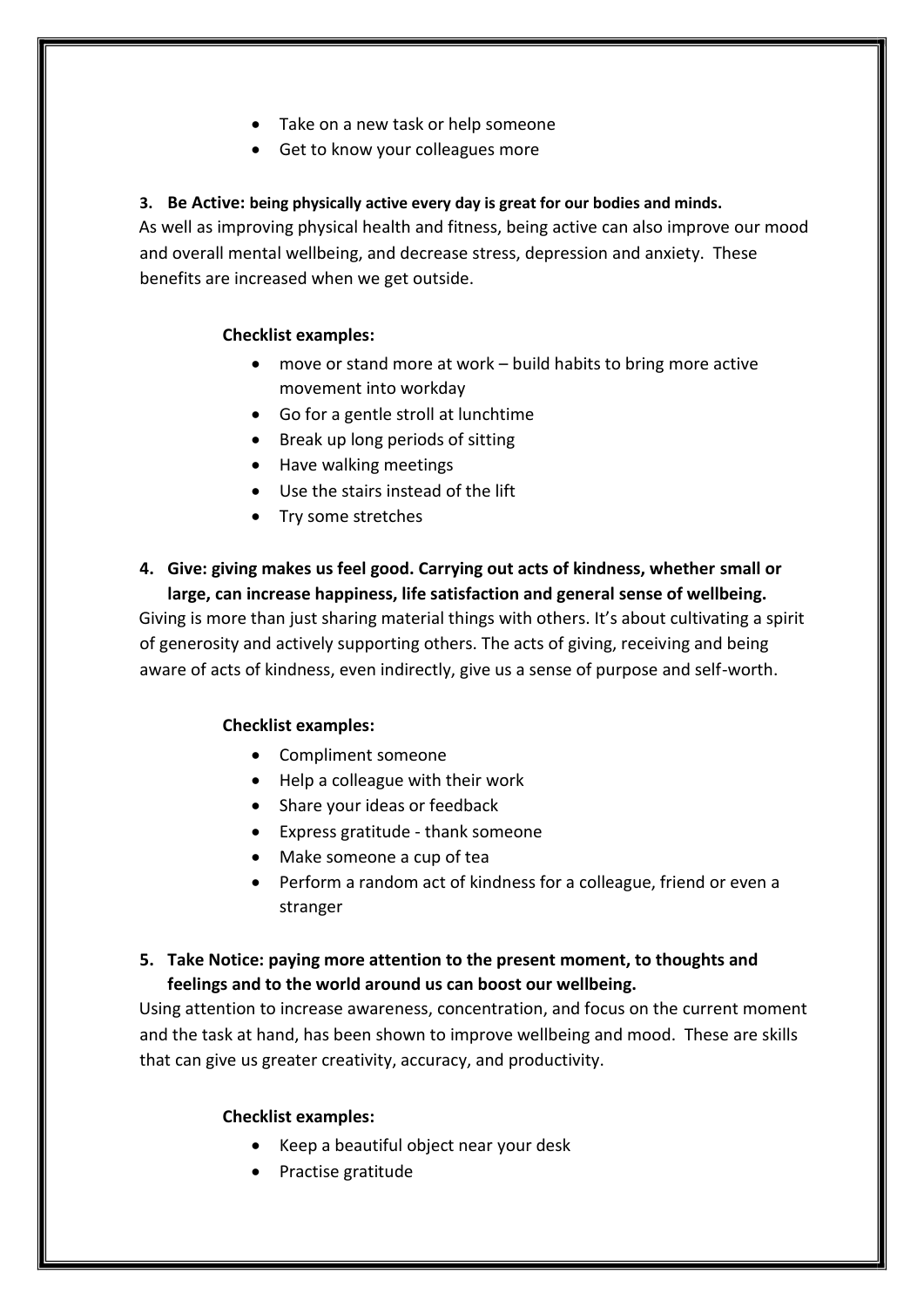- Try mindfulness meditation
- Sit quietly somewhere
- Listen to your favourite music
- Take a break from digital devices
- $\bullet$  Single-task do one thing at a time

#### **Scope**

This policy should be read in conjunction with our Safeguarding and SEND policy in cases where pupils mental health needs overlap with these. This policy should also be read in conjunction with policies for Behaviour and Anti-bullying and PSHE policies. It should also sit alongside child protection procedures.

## **Lead Members of Staff**

Whilst all staff have a responsibility to promote the mental health of students, staff with a specific, relevant remit include:

- Mary Jo Hall Designated child protection / safeguarding officer / Mental Health and Emotional wellbeing lead
- Elaine McNally Deputy designated child protection / safeguarding officer
- Kathie Moy Deputy designated child protection / safeguarding officer and deputy Mental Health and Emotional wellbeing lead
- Several Mental Health  $1<sup>st</sup>$  Aid practioners

## **Teaching about Mental Health**

The skills, knowledge and understanding needed by our pupils to keep themselves mentally healthy and safe are included as part of our developmental PSHE curriculum (Jigsaw).

## **Targeted support**

The school will offer support through targeted approaches for individual pupils or groups of pupils which may include:

- Circle time approaches or 'circle of friends' activities.
- 'worry boxes'
- Zones of Regulation Practice
- Learning Mentor support
- **•** Listening Service
- Socially Speaking Intervention

The school will track wellbeing as appropriate.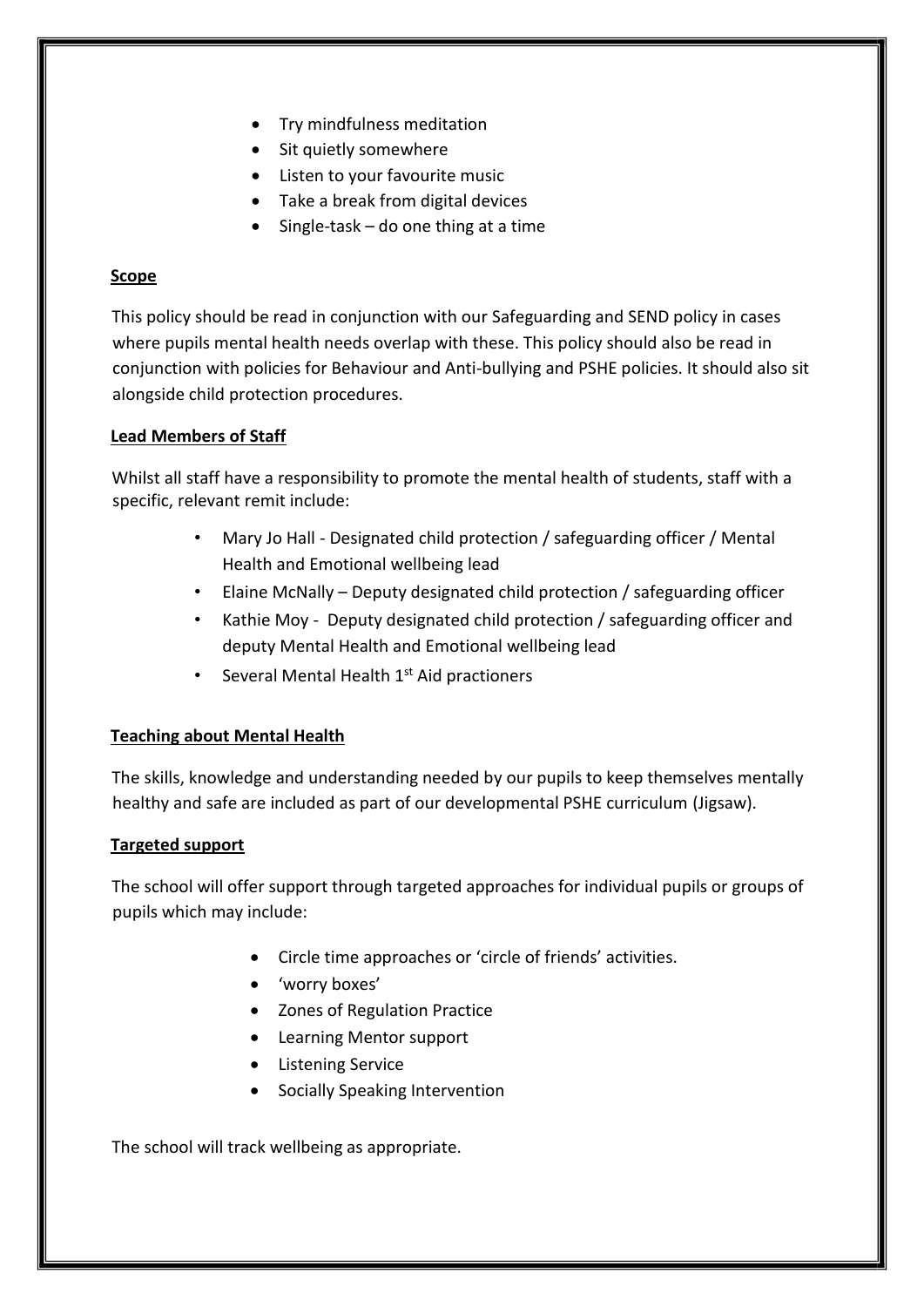#### **Signposting**

We will ensure that staff, pupils and parents are aware of what support is available within our school and how to access further support.

#### **Identifying needs and Warning Signs**

All staff have a duty to identify difficulties that a pupil may have. Difficulties which may be identified are:

- **Attendance**
- Punctuality
- Relationships
- Approach to learning  $\Box$  Physical indicators
- Negative behaviour patterns
- Family circumstances
- Recent bereavement
- Health indicators

School staff may become aware of warning signs which indicate a student is experiencing mental health or emotional wellbeing issues. These warning signs should always be taken seriously and staff observing any of these warning signs should communicate their concerns with the designated child protection and safeguarding officer / emotional wellbeing lead as appropriate.

Possible warning signs include:

- Changes in eating / sleeping habits
- Becoming socially withdrawn
- Changes in activity and mood
- Talking or joking about self-harm or suicide
- Expressing feelings of failure, uselessness or loss of hope
- Repeated physical pain or nausea with no evident cause
- An increase in lateness or absenteeism

#### **Working with Parents**

In order to support parents we will:

• Highlight sources of information and support about mental health and emotional wellbeing on our school website